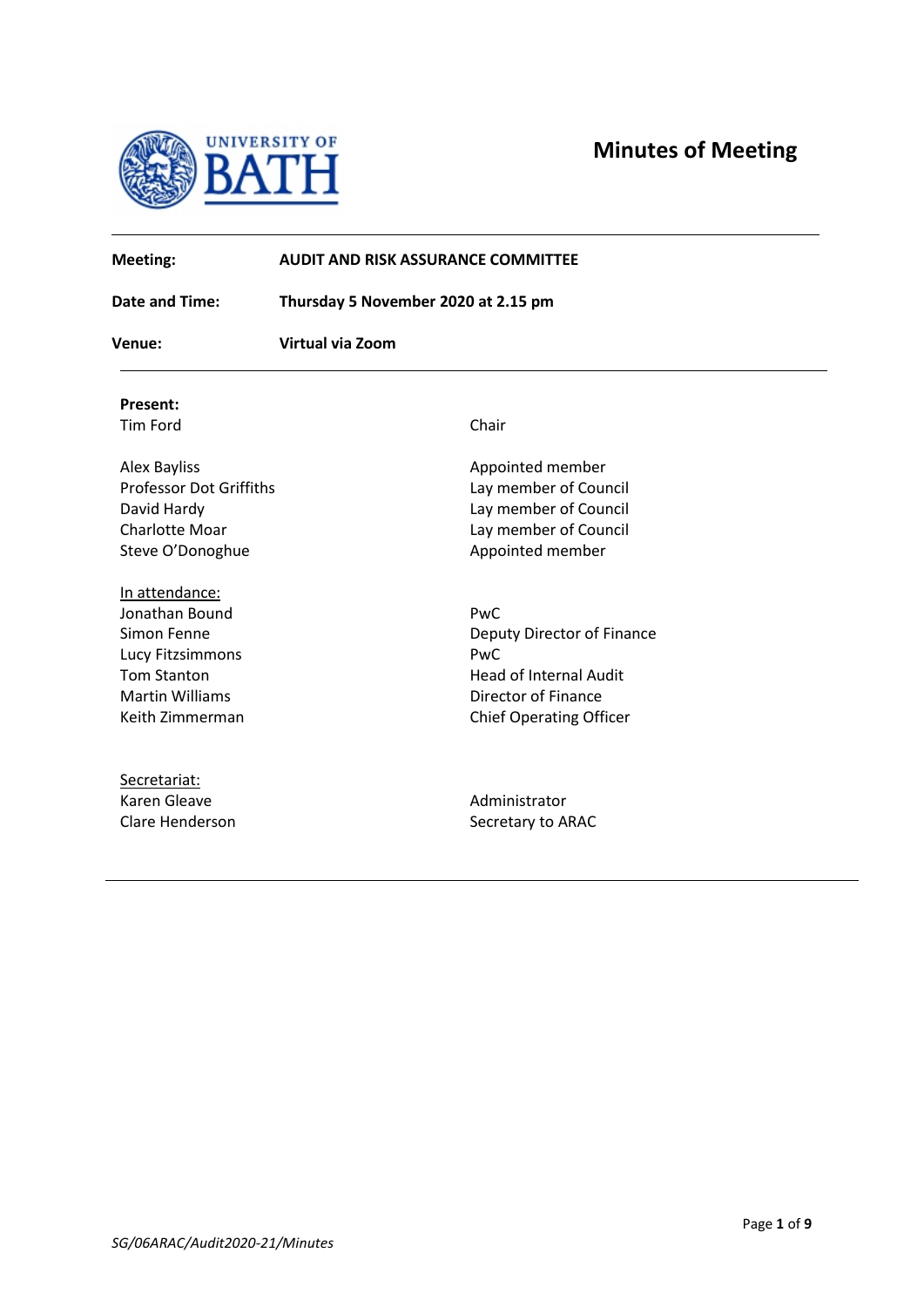## **1631 WELCOME AND QUORUM**

The Chair welcomed back members of the Audit and Risk Assurance Committee for the afternoon meeting. He explained that this meeting was primarily for consideration of the Annual Report and Accounts and business relating to 2019/20. Therefore, where possible, other items of business had been deferred to the January meeting.

The Chair confirmed that the meeting was quorate.

## **1632 DECLARATIONS OF INTEREST**

No declarations of interest were made.

### **1633 MINUTES OF PREVIOUS MEETING**

The minutes of the meeting of 1 October 2020 (Paper A20/21 – 026) were approved, subject to Minute 1613 being amended as follows:

It was suggested that KPIs, which might include feedback from managers on the usefulness of audit investigations should be obtained, even if limited to brief verbal comments, and become part of the should be used in order to provide a performance profile of the Internal Audit Department.

The minutes will be signed by the Chair.

## **1634 ACTIONS AND MATTERS ARISING**

1. Minute 1606, Membership, Terms of Reference and Standing Orders

The Committee agreed to recommend to Council amended Terms of Reference and a set of Standing Orders (Paper A20/21 – 027).

2. Minute 1608, Internal Audit Terms of Reference

The Committee approved the Internal Audit Terms of Reference (Paper  $A20/21 - 028$ ).

## 3. Minute 1610, Matters Arising – IT Security Enhancement Plan

The Committee **noted** that the JISC assessment of the University's **COO/** management of cyber risks would come to the next meeting. **CIO**

4. Minute 1621, Risk Reports

The Committee noted that a paper on pensions would be brought to the next meeting and that the Director of Finance and Deputy Director of **DoF/**  Finance would give a pensions' briefing on 9 November 2020. **DDoF**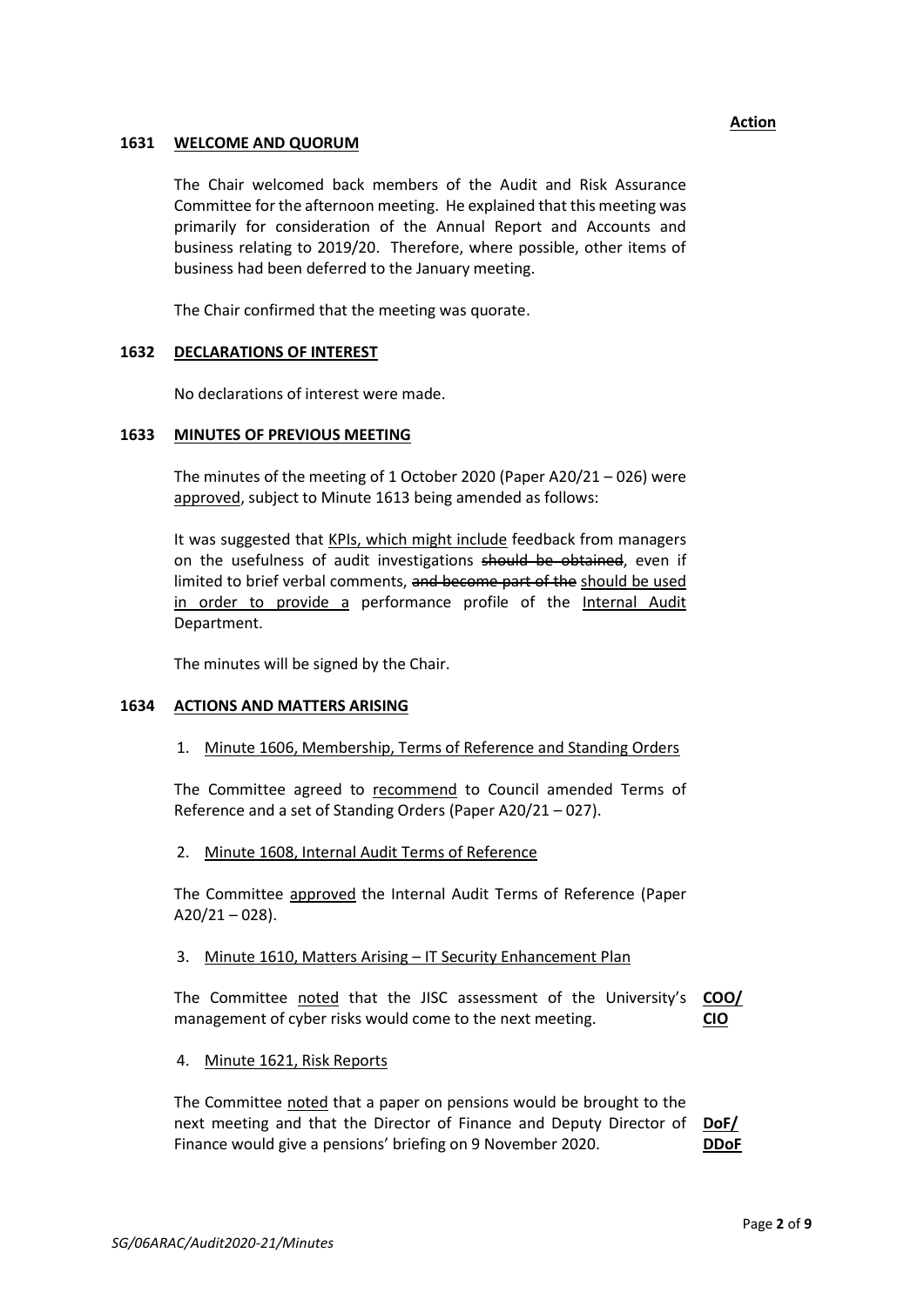# **1635 ANNUAL REPORT AND ACCOUNTS AND EXTERNAL AUDITOR'S MANAGEMENT REPORT 2019/20**

The Committee considered the points raised in Minute 1628 in relation to the Annual Report and Accounts (Paper A20/21 – 025, Appendix 1).

The Committee agreed that:

- Annual Report: Statement of Corporate Governance: An amendment to the narrative around Court's decision-making **Sec to Court** authority was required.
- Annual Report: Financial Review: Given the cost management processes in place and the ability to meet covenant obligations, the University could present more positively the outlook for **DoF/DDoF** 2020/21.
- Annual Report: Risks and Future Prospects: This section should recognise more fully the strategic risks being confronted and cross reference them to the Strategic Risk Register. This was a point to note for the 2020/21 Annual Report.
- Accounts: Accounting Policies going concern: Although the reasons supporting confidence in the going concern position had been expanded in the Financial Review, they could, if desired, be further strengthened by a reference to headroom against the covenant level.
- Annual Report and Accounts: Access and Participation: Greater clarity should be provided over the underspend on access.
- Annual Report and Accounts: Equality Objectives Statement: The statement should be enhanced by evidence of progress towards targets.
- Appendix 1 of the Letter of Representation: Some amendments were required to the list of Related parties and related party transactions.

As noted in Minute 1628, it had been agreed to delegate to the Chair of the Finance Committee and the Chair of ARAC oversight of changes to the Annual Report and Accounts prior to submission to Council.

The Chair invited the External Auditor to make any further comments on the PwC ISA 260 Report (Paper A20/21 – 025 Appendix 3). Jonathan Bound reported that:

- Revaluation of property, plant and equipment had identified a discrepancy in the value of the Westwood residences leading to the valuation being redone and a £13 million reduction in value being applied. This had arisen from an error in the number of rooms used in the calculation. The External Auditors would note this as a control point for next year's audit.
- Management judgements and accounting estimates included a judgement related to assessment of 'market rent', which had resulted in some properties being deemed to be able to achieve up to 10% more than actual rents. Whilst this assumption was not

**Chairs**

**DoF/DDoF**

**DoF/DDoF**

**DDoF**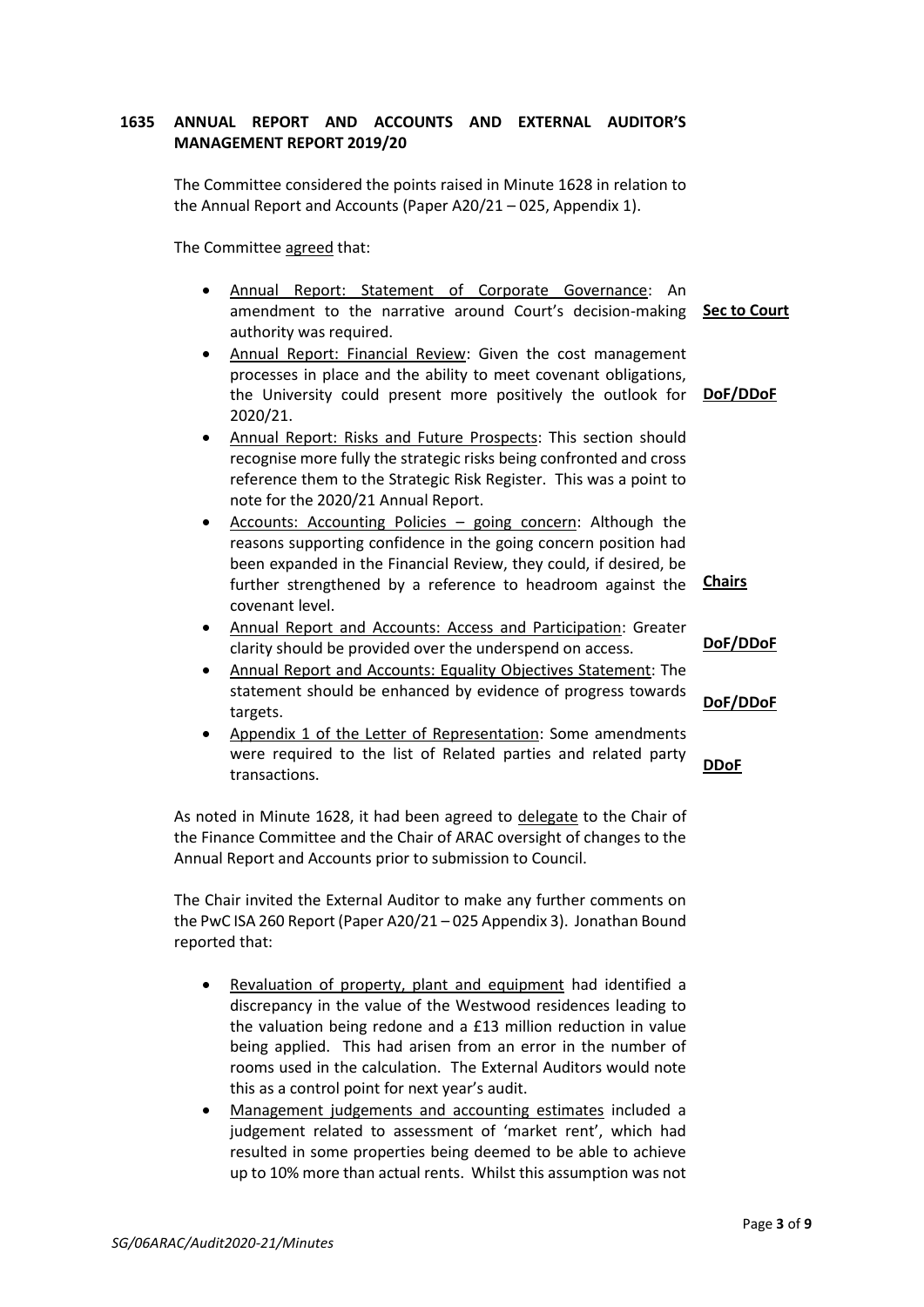challenged, it had been recommended that the University follow up with the valuer the basis of these assessments where the difference was highest.

• Appendix 1: Summary of audit differences represented adjustments identified by PwC during the audit which had not been adjusted by the University's management. These were not believed to be material in aggregate to the financial statements.

The Committee agreed to recommend to Council for approval and submission to the OfS the following:

- Annual Report and Accounts for the year ending 31 July 2020;
- PwC Management Report; and
- Letter of Representation for signing by the Chair of Council.

## **1636 ANNUAL REPORT OF THE AUDIT AND RISK ASSURANCE COMMITTEE**

The Committee considered the Annual Report for 2019/20 (Paper A20/21 – 029), which is part of the Annual Accountability Return to the OfS.

The Committee agreed to recommend to Council the Annual Report for 2019/20, subject to the following amendments (shown in bold type and strikethrough):

- 1. inclusion of the **HESA Student Record Return** audit report (paragraph 18)
- 2. The **OfS** Audit Code of Practice (paragraph 19)
- 3. As noted above, **T**he Committee of University Chairs published **new guidance in September 2020:** *The HE Audit Committees Code of Practice* **updating** its **guidance in the** *Handbook for Members of Audit Committees in Higher Education Institutions***. The Audit & Risk Assurance Committee has reviewed its compliance with the new guidance** (paragraph 24).

In the course of discussion, it was noted that:

- The new University strategy would have a stronger corporate performance framework and ARAC should consider this in the context of its review of control and governance arrangements.
- A paper on KPIs had been presented to Council at its last meeting and would be considered by Senate. A new set of KPIs was being developed, linked to strategy and, where possible, benchmarked against competitor performance and in a form that could be regularly updated and reviewed against performance parameters. Some of these KPIs would drive culture change.
- Additionally, the University undertook 'pulse surveys' that provided information and learning points (for example, on wellbeing and the student experience during this time of coronavirus pandemic).

## **1637 INTERNAL AUDIT ANNUAL REPORT**

The Committee approved the Annual Report of the Internal Audit Service (Paper A20/21 - 030), prior to submission to Council for inclusion in the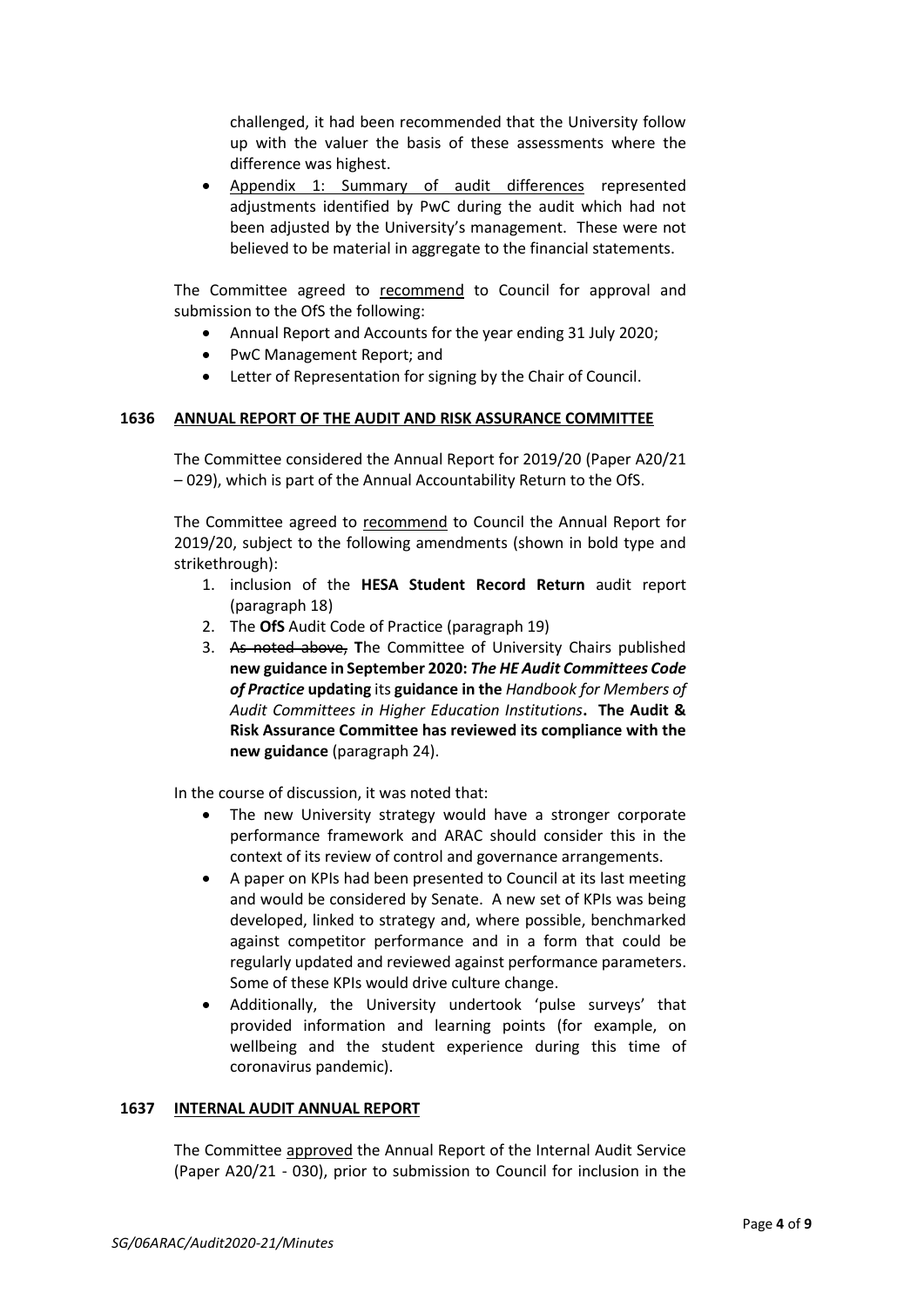Annual Accountability Return to the OfS.

It was proposed that next year the Annual Report should include metrics **HolA** and assessment of the performance and added value of the Internal Audit Department.

### **1638 PUBLIC INTEREST DISCLOSURE REPORTING STATEMENT**

The Committee noted the Public Interest Disclosure statement for 2019/20 (Paper A20/21 – 031), prior to submission to Council.

### **1639 PUBLIC INTEREST DISCLOSURE REVIEW**

The Committee noted that the Public Interest Disclosure (Whistleblowing) Policy and Procedure would be reviewed during the current academic year (Paper A20/21 – 032).

Some initial comments on the Policy and Procedure were made:

- The Policy and Procedure were not currently in a user-friendly format. The revised document should set out a straight-forward procedure that staff, students or contractors could easily follow and felt safe in so doing.
- The option of initial contact with a non-staff member should be offered.
- Examples of good practice and clear procedures should be **Sec** identified to inform the process of revision.

## **1640 ANNUAL REPORT ON FRAUD**

The Committee noted the fraud reporting statement (Paper A20/21 - 033).

It was suggested that, in general, papers would have greater value if they included some objectives for the forthcoming year and learning points **HoIA** from previous activity.

#### **1641 FRAUD PROCEDURE**

The Head of Internal Audit introduced Paper A20/21 – 034, noting that a new F3 Reporting Group had been established to have oversight of reportable events to the OfS. Within the definition of a reportable event was suspected or actual fraud or financial irregularity.

The Committee:

- approved the amended procedure for the management of fraud risk and other irregularities, in line with delegated responsibility set out in the Scheme of Delegation; and
- **•** agreed to recommend to Finance Committee the new procedure Finance for incorporation into the Financial Regulations at the earliest **Committee**opportunity.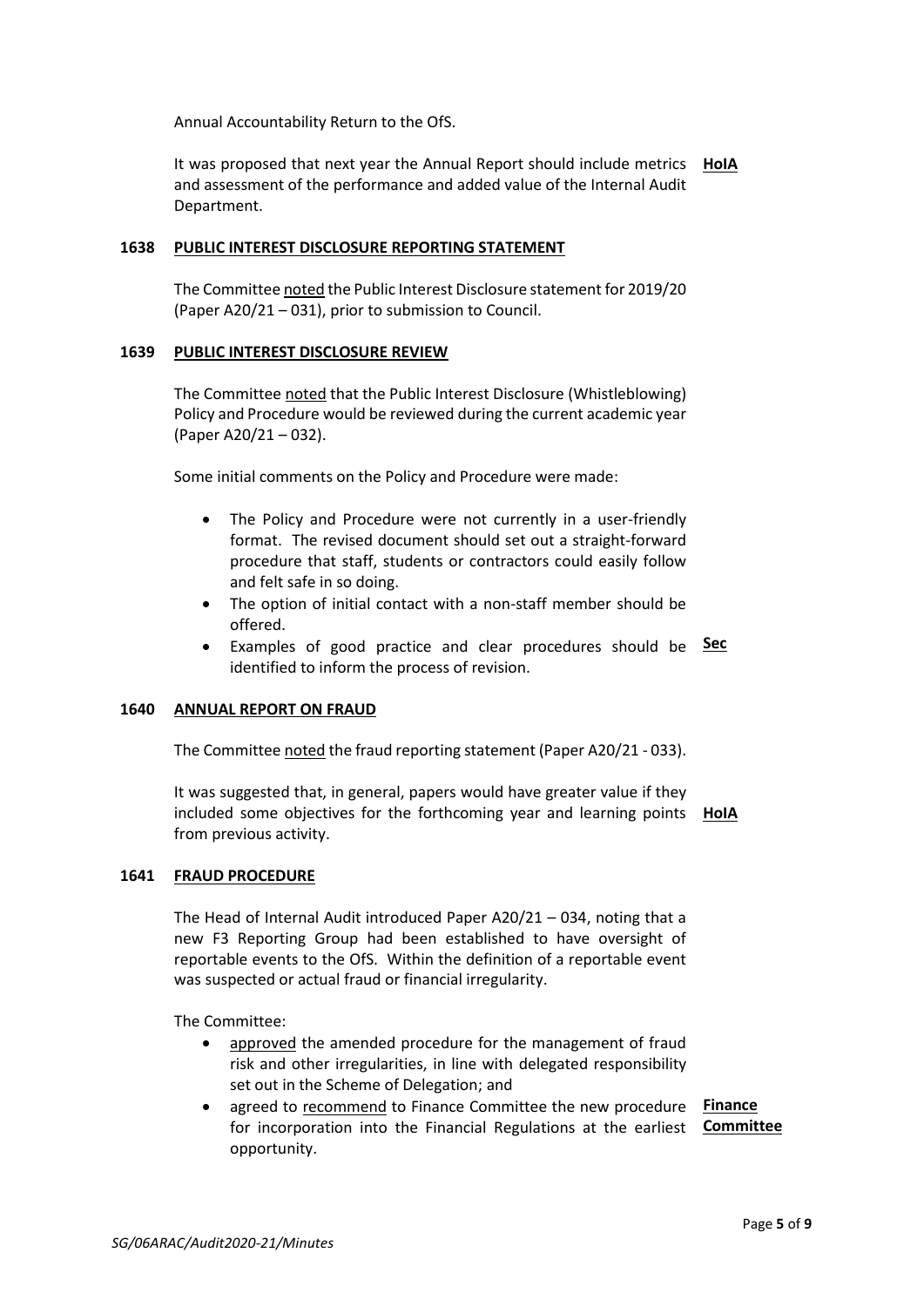### **1642 RISK MANAGEMENT PROGRESS REPORT**

The Director of Policy, Planning & Compliance joined the meeting for this item of business.

Dr Nicky Kemp introduced Paper A20/21 – 035, drawing attention to the following points.

- Operational Risk Register: A RAG rating had been used to flag risks of greatest concern. Two such risks were:
	- cyber-attacks on the HE Sector (Ransomware and Phishing); and
	- financial sustainability due to the multiple and complex financial impacts of the Covid-19 situation.

The University Executive Board had been reviewing the Operational Risk Register and had invited Heads of Service to feed into the process.

• Strategic Risks: Appendix 3 set out improvement actions and evidence of additional likelihood/impact.

The Committee made the following suggestions for the next report:

- A dashboard approach for both Operational Risks and Strategic Risks, providing a summary of risk movement, would be helpful.
- Where there were elevated risk levels, the plan of action to return to normal levels should be indicated, along with key milestones.
- Progress with developing a new Strategic Risk Register to map to the new University Strategy should be included. The current Strategic Risk Register meant that risks were no longer aligned with the new trajectory.
- The risks that Senate was concerned about should be built into the monitoring process so that academic risk was fully recognised within risk management arrangements.

The Committee:

- Noted the Operational Risk Register and the update on risk mitigation activities in the Strategic Risk Register and Risk Management Plan 2020/21
- Recommended to Council an increase in the net likelihood of failure to comply with cyber-security requirements from 2 to 3 and an increase in the net impact from 3 to 4. (This relates to Risk  $6 -$ Physical Infrastructure (IT) – Compliance).

The Director of Policy, Planning and Compliance was thanked for her report.

#### **1643 INTERNAL AUDIT REPORTS**

The Committee considered the following Internal Audit Reports: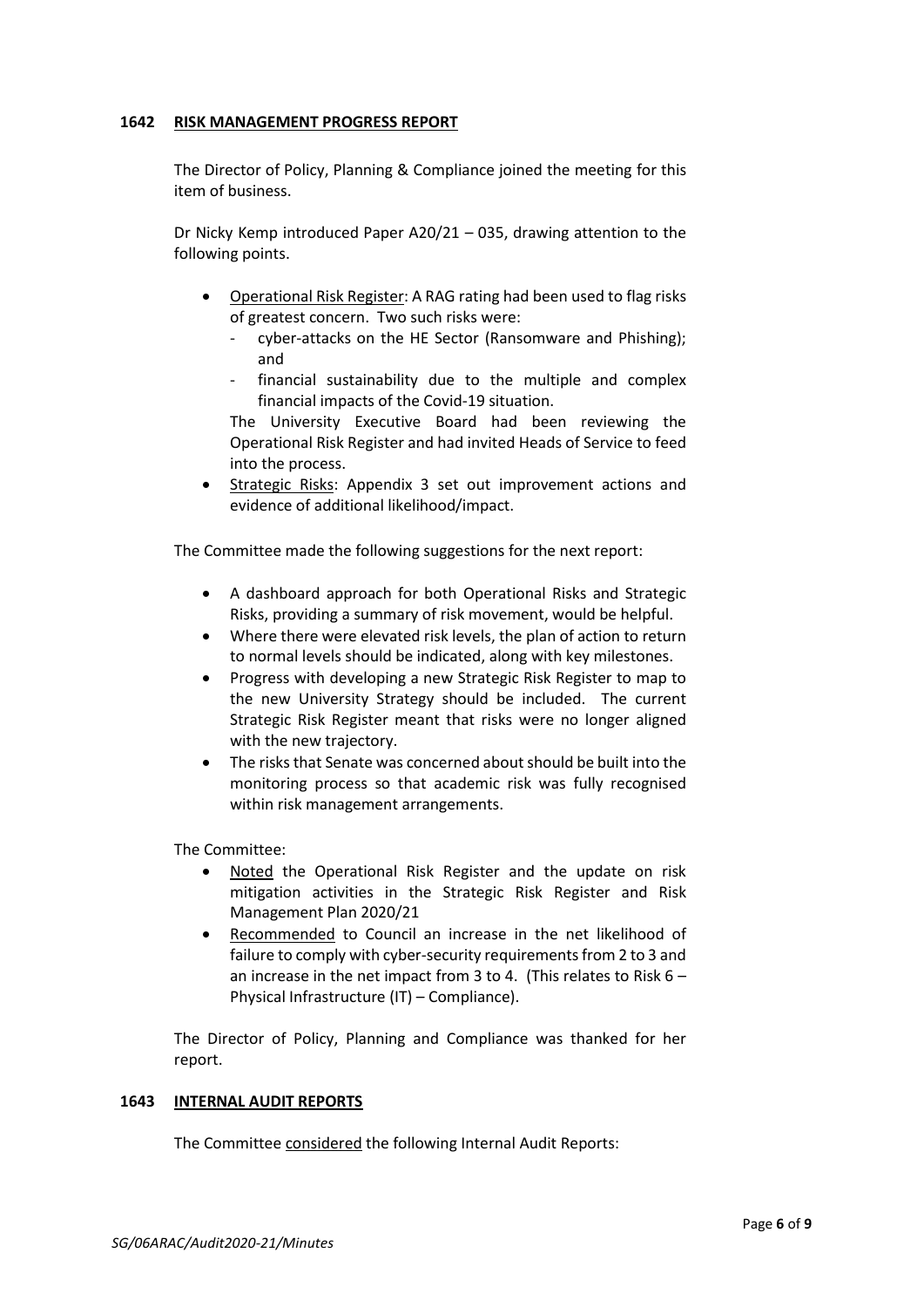1. **Digital Programme and Project Management** (Internal Audit Report 10-2019/20) (Paper A20/21 – 036) It was noted that the University's arrangements for managing the risks related to the digital programme and project management are of limited effectiveness.

It was reported that more work needed to be undertaken to develop a Digital Strategy and a Digital Programme consistent with the overall objectives of the University Strategy, the Digital Review and the expectations and needs of stakeholders across the University. Consistent, standardised and robust project management frameworks needed to be used to deliver objectives co-ordinated with University priorities. Projects that had been reviewed were effective albeit operating independently of a central steering group.

In the course of discussion, the Committee made the following points:

- Project management weaknesses resided in poor process and resources; there needed to be significant improvement for successful delivery of big projects. The governance framework for the Digital Strategy and delivery of the digital programme and projects needed much greater clarity.
- The vision for digital transformation, encompassing a wide range of elements including review of the digital approach and roadmap, seemed to have a very challenging set of target dates in January 2021.

It was acknowledged that the IT environment had lacked an integrated approach, giving rise to a major programme of action started some 18 months ago to address governance weaknesses. The coronavirus pandemic, the online needs of students and cyber threat issues had impacted the work and new approaches had emerged. Over the summer a review of IT project management had shown the need for robust partnering in design and delivery and more explicit customer service orientation. It was proposed to take to UEB (University Executive Board) in the next three weeks a set of enabling steps that would meet the January 2021 target date and underpin actions beyond that point. A set of templates for project management were being built and the practice of assembling project teams that included academic and professional service staff, which had been started to manage Covid-19 and had proved effective, would be continued.

The Committee requested a follow-up report on this area in **HoIA**March.

2. **Institute of Advanced Automotive Propulsion Systems (IAAPS)** (Internal Audit Report 12-2019/20) (Paper A20/21 – 037)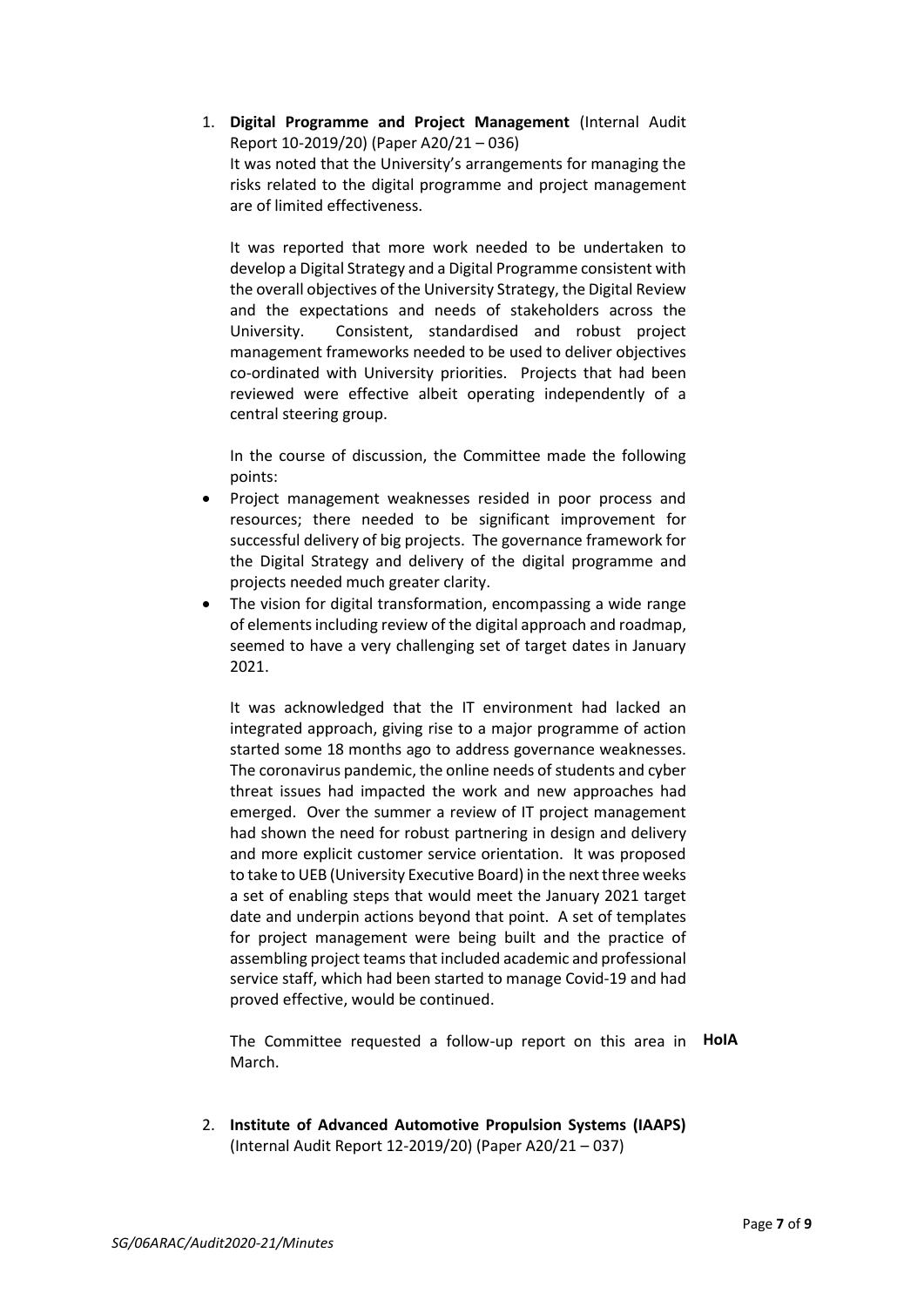It was noted that the University's arrangements for managing the successful delivery of IAAPS, with specific focus on the response to the Covid-19 pandemic, are reasonably effective.

It was reported that IAAPS team's response to the pandemic and management of the associated risks had been commendable. The appointment of a new Managing Director able to develop future business would have a significant impact on the success of the project.

However, the University needed to consider the broader question of the sustainability of IAAPS and should develop a position paper with contingency measures including an exit strategy.

In the course of discussion, the Committee made the following points:

- The resilience of IAAPS was essential to the successful delivery of future research income (Minute 1628 refers).
- It was difficult to assess the risk level with respect to IAAPS as the Risk Management Progress Report in the Operational Risk Register had a red flag against the failure of the IAAPS business model whilst the Finance Committee papers identified KPI risks related to IAAPS (including the funding metric) as green.

In response to this point, it was reported that progress towards achieving £52.8 million of matched funding had been delayed due to Covid-19. It was also noted that a risk register that applied specifically to IAAPS would have a different calibration from the University's Strategic Risk Register.

• The University Strategic Risk Register should aim to reflect connectivity of risk registers to provide a more rigorous presentation of risk issues.

## **1644 TRAINING OPPORTUNITIES**

The Committee noted:

- The PwC event on 1st December from 5 6 pm: ["Where next for](https://www.pwc.co.uk/industries/government-public-sector/education/higher-education-governor-programme.html)  [HE workforce transformation?"](https://www.pwc.co.uk/industries/government-public-sector/education/higher-education-governor-programme.html) which will cover the future impact of changes to pensions, immigration and Covid and is part of the HE Governors' programme; and
- THE BDO HEI Audit Committee webinar for HEI Governors on Wednesday 19 May 2021 from 9 – 10 am [\(https://www.bdo.co.uk/en-gb/events/hei-audit-committee](https://www.bdo.co.uk/en-gb/events/hei-audit-committee-session)[session\)](https://www.bdo.co.uk/en-gb/events/hei-audit-committee-session).

Training opportunities will be included in the Council Weekly Digest and posted in the Document Library, ARAC Reading Room on Convene.